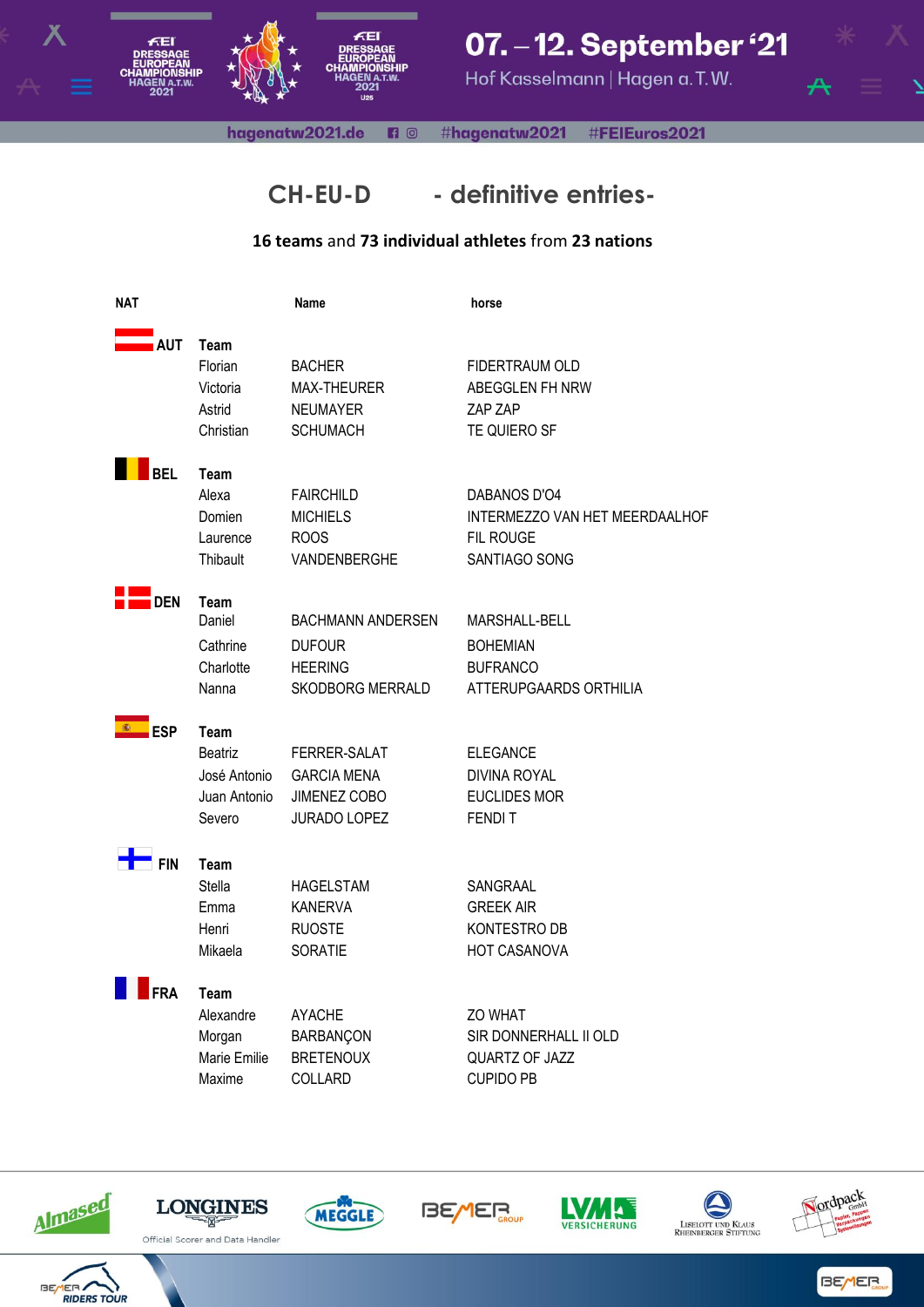

# 07. - 12. September '21

Hof Kasselmann | Hagen a.T.W.

hagenatw2021.de 6 € #hagenatw2021 #FEIEuros2021



 $\frac{N}{N}$ 

ÆEI

| $\boxtimes$ GBR | Team<br>Charlotte<br>Charlotte<br>Carl<br>Gareth      | <b>DUJARDIN</b><br><b>FRY</b><br><b>HESTER</b><br><b>HUGHES</b>                | GIO<br>DARK LEGEND / EVERDALE<br>EN VOGUE<br>SINTANO VAN HOF OLYMPIA                         |
|-----------------|-------------------------------------------------------|--------------------------------------------------------------------------------|----------------------------------------------------------------------------------------------|
| <b>GER</b>      | Team<br>Helen<br>Dorothee<br>Jessica<br>Isabell       | LANGEHANENBERG<br><b>SCHNEIDER</b><br><b>VON BREDOW-WERNDL</b><br><b>WERTH</b> | ANNABELLE 110<br>SHOWTIME FRH<br>TSF DALERA BB<br><b>WEIHEGOLD OLD</b>                       |
| <b>HUN</b>      | Team<br>Anikó<br>Nikolett<br>Csaba                    | <b>LOSONCZY</b><br><b>SZALAI</b><br><b>SZOKOLA</b>                             | <b>DIORS</b><br><b>WILLY THE HIT</b><br><b>ENYING</b>                                        |
| <b>IRL</b>      | Team<br>Alex<br>Carolyn<br>Anna                       | <b>BAKER</b><br><b>MELLOR</b><br><b>MERVELDT</b>                               | <b>DUTCHMAN</b><br><b>GOUVERNEUR M</b><br><b>ESPORIM</b>                                     |
| <b>ITA</b>      | Team<br>Nausicaa<br>Tatiana<br>Valentina<br>Francesco | <b>MARONI</b><br><b>MILOSERDOVA</b><br><b>TRUPPA</b><br>ZAZA                   | <b>EMBAJADOR SG</b><br><b>FLORENTO FORTUNA</b><br><b>RANIERI</b><br><b>WISPERING ROMANCE</b> |
| LTU             | individual<br>Justina<br>Sandra                       | <b>VANAGAITE</b><br>SYSOJEVA                                                   | <b>NABAB</b><br><b>JACK DANIEL'S</b>                                                         |
| <b>LUX</b>      | individual<br>Nicolas                                 | <b>WAGNER EHLINGER</b>                                                         | <b>QUATER BACK JUNIOR FRH</b>                                                                |
| <b>MDA</b>      | individual<br>Alisa                                   | <b>GLINKA</b>                                                                  | <b>AACHEN</b>                                                                                |
|                 |                                                       |                                                                                |                                                                                              |



















**BEMER**